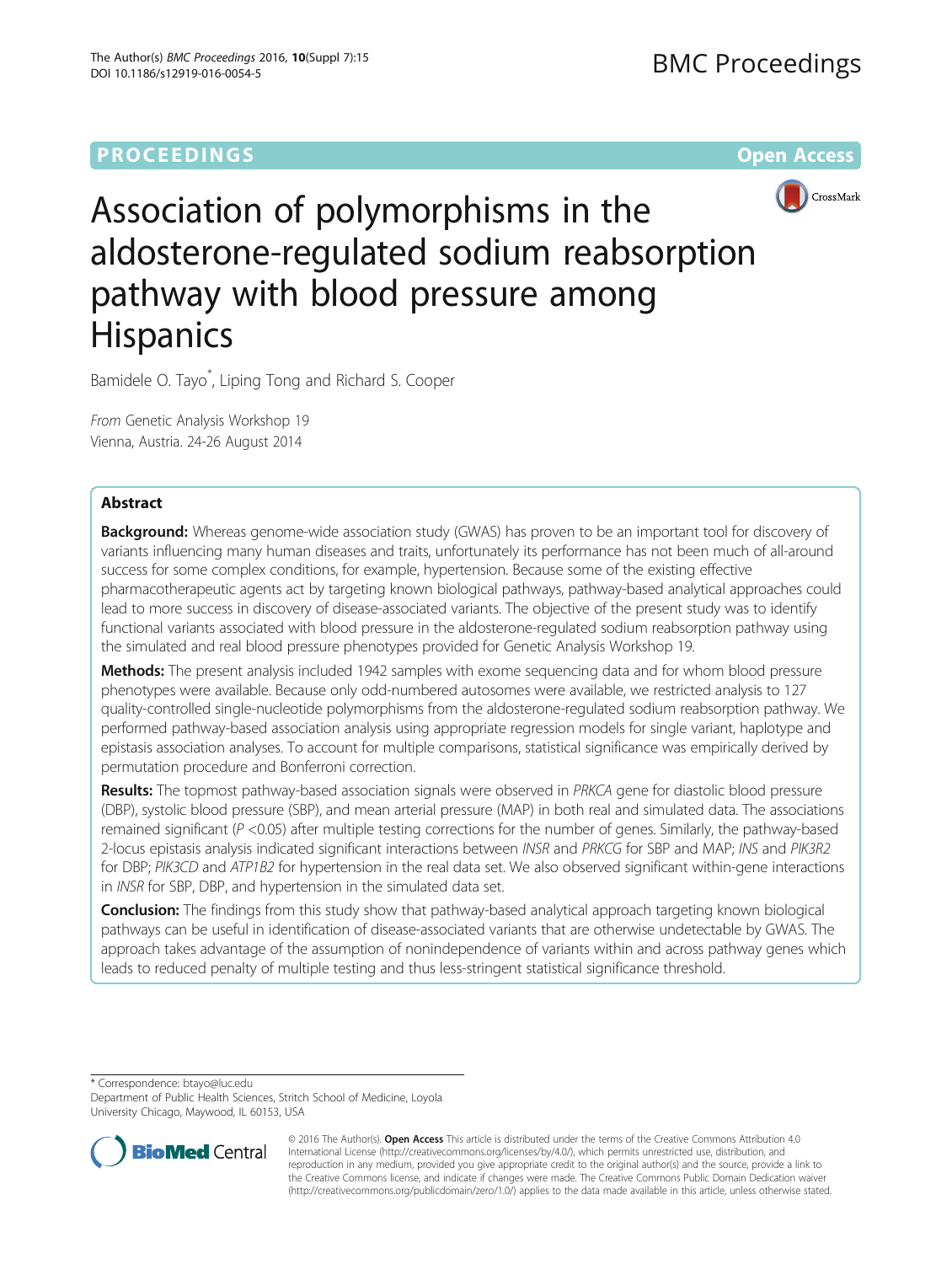### Background

Genome-wide association study (GWAS) has proved to be a useful tool in the discovery of genetic variants associated with many complex diseases and traits [[1](#page-4-0)]. Unfortunately, the level of success in variants discovery by GWAS for some complex human diseases, such as elevated blood pressure or hypertension, has been very low. In fact, variants so far discovered through GWAS collectively explain only a small fraction of the known heritability for any of the diseases [[2](#page-4-0)–[5](#page-5-0)].

Given what is known about the biology of these diseases and traits, it is suspected that important variants with moderate to large effect sizes remain to be identified; this is commonly referred to as the "missing heritability" [[2](#page-4-0), [3,](#page-4-0) [6, 7](#page-5-0)]. The explanations for missing heritability include the postulation that it could lie in regulatory rare variants, functional variants, structural variants, gene-by-gene or gene-by-environment interactions [[8](#page-5-0)–[11\]](#page-5-0). It has also been suggested that multiple small-effect variants, which are individually undetectable with the statistical power of GWAS, additively contribute to the missing heritability [[12](#page-5-0)–[14](#page-5-0)]. Another explanation is that the current estimates of total heritability may have been significantly inflated by the effects of epistasis [\[15](#page-5-0)]. The search for missing heritability has witnessed application of various approaches including pathway-based analysis of common, less frequent, and rare variants [\[16](#page-5-0)–[18\]](#page-5-0); analysis of correlated traits using summary statistics from GWAS [[19](#page-5-0)]; and analytical procedures that accommodate mixture of effects on the traits [[20\]](#page-5-0). Because some of the existing effective pharmacotherapeutic agents for blood pressure control act by targeting specific biological pathways and these pathways are less represented in the GWAS-identified variants [[1,](#page-4-0) [21](#page-5-0)–[24\]](#page-5-0), analytical approaches that focus on known biological pathways rather than on the entire genome could lead to discovery of some of the variants linked to "missing heritability" in association studies.

Consequently, the main objective of the present study was to perform pathway-based association analysis to identify blood pressure phenotypes–associated functional variants in the aldosterone-regulated sodium reabsorption pathway using whole exome sequence data provided for Genetic Analysis Workshop 19 (GAW19). The aldosterone pathway was chosen because it is one of the known target biological pathways for pharmacological control of hypertension. We hypothesize that functional genetic variant in the pathway influences susceptibility to blood pressure elevation.

### Methods

Analyses were based on the unrelated data set of human whole exome sequence data plus the simulated and real

phenotypes data as provided for GAW19 and described by Almasy et al [\[25\]](#page-5-0).

### Study subjects and phenotypes

The study samples included 1943 adult Hispanic subjects, that is, 1021 type 2 diabetes cases and 922 controls from the San Antonio Family Heart Study, San Antonio Family Diabetes/Gallbladder Study, Veterans Administration Genetic Epidemiology Study, and the Investigation of Nephropathy and Diabetes Study family component (HA) [[26](#page-5-0)–[29](#page-5-0)]; and the Starr County, Texas (HS) [[30](#page-5-0), [31](#page-5-0)] studies. Available study variables included sex, age, diastolic blood pressure (DBP), systolic blood pressure (SBP), and use of antihypertensive medication. Of the 1943 subjects, only 1850 had complete data on study variables.

We analyzed both the simulated blood pressure phenotypes in the "SIMPHEN.1" data set and the real blood pressure phenotypes in the "T2D-GENES\_P1\_Hispanic\_ phenotypes" data set. Outcome variables included in the analysis are DBP, SBP, pulse pressure (PP) (defined as PP = SBP – DBP), mean arterial pressure (MAP) (defined as  $MAP = DBP + [PP/3]$ , and hypertension (defined as blood pressure ≥140/90 mm Hg or use of antihypertensive medication). Sex, age, and age-squared were treated as covariates in the analysis.

### Genotype data

Whole exome sequence data were provided on 11 oddnumbered autosomes. The genotypes used in the present analysis were based on NALTT (number of nonreference alleles for each individual thresholded) as provided in the variant call format (VCF) files. We used the software BCFtools [\(http://samtools.github.io/bcftools/bcftools.html](http://samtools.github.io/bcftools/bcftools.html)) to extract data on biallelic (single nucleotide and deletion/ insertion) variants and then recoded the genotypes from 0/ 1/2 to ACGT using the information on both the reference and alternate alleles for each variant. The quality control (QC) of the genotype data was carried out using the software PLINK [\[32\]](#page-5-0). Of the 1,765,688 total available variants, 1,711,766 were biallelic. We excluded 136,233 variants with missing genotypes greater than 10 % and 1,529,240 variants with minor allele frequency of less than 1 %. Rare variants were excluded because the focus of the analysis was on common and less-frequent variants and also because the sample size was too small for singlevariant analysis of rare variants. Another 1238 variants that failed Hardy-Weinberg equilibrium test at  $p < 0.001$  were excluded. One sample with missing genotypes of greater than 10 % was excluded. The final quality-controlled genotype data set was made up of 1942 samples and 45,055 biallelic variants. Principal component analysis was performed using all 45,055 variants and the first of 10 components was extracted and included in association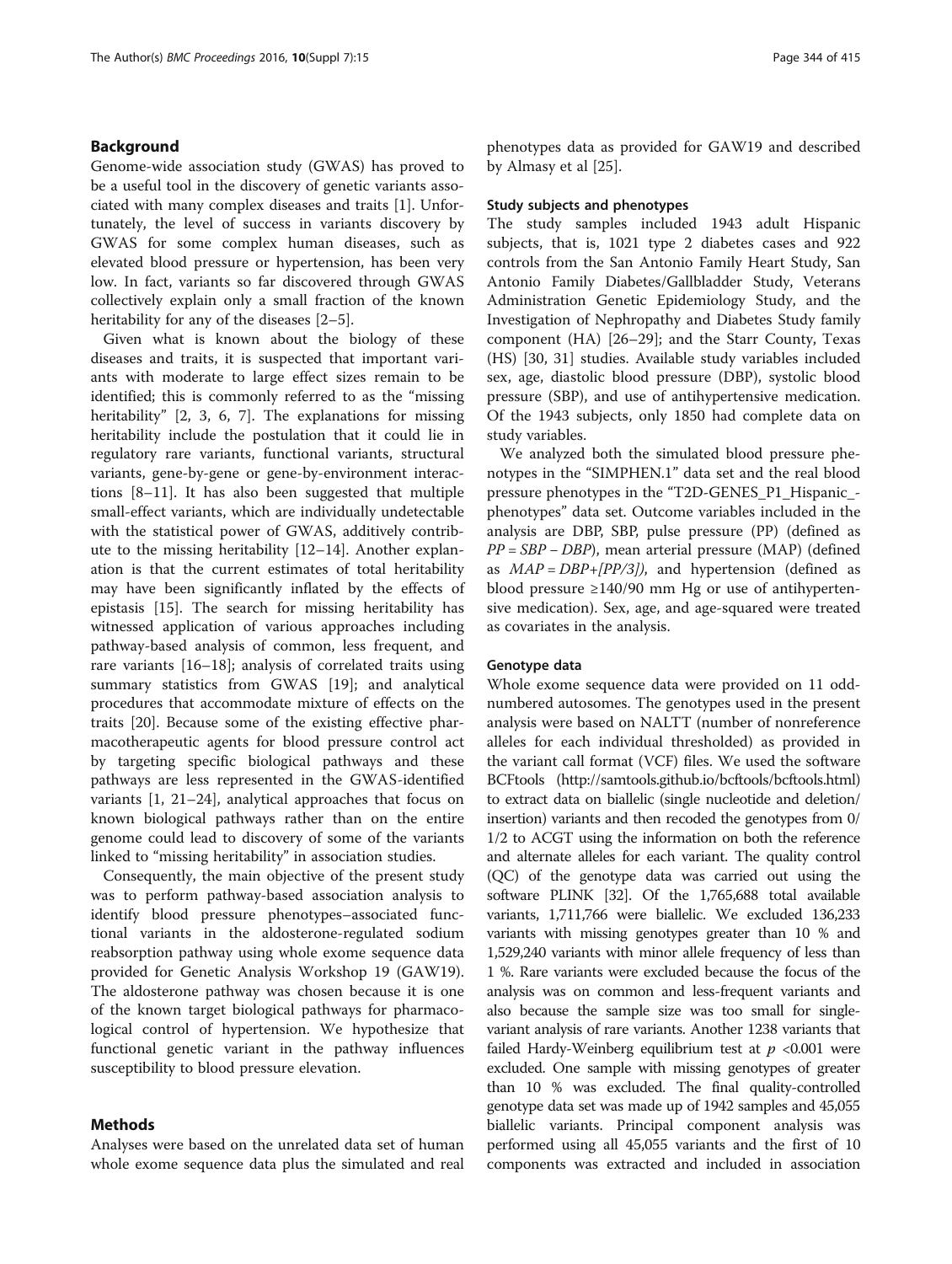analysis to control for population stratification. Only the 1850 subjects with complete data on blood pressure phenotypes were included in association analysis.

## Aldosterone-regulated sodium reabsorption pathway genes

The aldosterone-regulated sodium reabsorption pathway was defined using KEGG PATHWAY Database ([http://](http://www.genome.jp/kegg/pathway.html) [www.genome.jp/kegg/pathway.html\)](http://www.genome.jp/kegg/pathway.html). The pathway comprises of 39 genes located across 14 autosomes and the X chromosome. Twenty-two genes were on the 11 oddnumbered autosomes available for the present analysis (Table 1). Annotation of variants was done using the SeattleSeq Annotation ([http://snp.gs.washington.edu/Seat](http://snp.gs.washington.edu/SeattleSeqAnnotation138/index.jsp) [tleSeqAnnotation138/index.jsp\)](http://snp.gs.washington.edu/SeattleSeqAnnotation138/index.jsp). Of the 45,055 biallelic variants that passed QC, a total of 127 were in the aldosterone-regulated sodium reabsorption pathway. With the exception of the SFN gene, each of the 22 genes on the odd-numbered autosomes had at least 1 variant available for analysis.

### Association analysis

Using the simulated and real phenotypes, we fitted additive linear (for DBP, SBP, PP, MAP) and logistic (for hypertension status) regression models for each outcome variable with the variant as explanatory variable coded as dosage of the minor allele. Sex, age, age-squared, and first principal component were included as covariates. The software PLINK [\[32\]](#page-5-0) was used for the association analysis by implementing the set-based tests. All the 127 variants in the pathway were considered as a set. The test involved iterative steps that included: (a) for each variant, we determined which other variants were in linkage disequilibrium above a certain threshold  $R^2$  and eliminated other variants with values above the threshold; (b) performed single-variant association analysis and selected up to  $N$  variants with  $p$  values below  $P$ , starting with the most significant one; (c) from the subset of variants, we calculated set-statistic as the mean of the single-variant statistics; (d) permuted the data set 5000 times and repeated steps (b) and (c) for each permuted data set; (e) calculated empirical  $p$  value as the number of times the permuted set–statistic exceeded the original data set–statistic. Software default values of 0.5, 0.05, and 10 were used for the parameters  $R^2$ , P, and N, respectively. For each outcome variable, haplotype and epistasis association analyses were also done. The epistasis association involved all pairwise combinations of the 127 variants and their interaction. We also performed Bonferroni correction for multiple testing using number

**Table 1** Aldosterone-regulated sodium reabsorption pathway genes available in the data set

| Gene name                       | Definition                                                              | KEGG Orthology No. Chromosome GRCh38 location |    |                        |
|---------------------------------|-------------------------------------------------------------------------|-----------------------------------------------|----|------------------------|
| PIK3CD                          | Phosphatidylinositol-4,5-bisphosphate 3-kinase, catalytic subunit delta | K00922                                        |    | 9629889 to 9729114     |
| <b>SFN</b>                      | Stratifin                                                               | K06644                                        |    | 26863142 to 26864456   |
| PIK3R3                          | Phosphoinositide-3-kinase, regulatory subunit 3 (gamma)                 | K02649                                        |    | 46040140 to 46133036   |
| ATP <sub>1</sub> A <sub>1</sub> | ATPase, Na+/K+ transporting, alpha 1 polypeptide                        | K01539                                        |    | 116372180 to 116404774 |
| ATP <sub>1</sub> A <sub>2</sub> | ATPase, Na+/K+ transporting, alpha 2 polypeptide                        | K01539                                        |    | 160115730 to 160143591 |
| ATP <sub>1</sub> A4             | ATPase, Na+/K+ transporting, alpha 4 polypeptide                        | K01539                                        |    | 160151562 to 160186977 |
| ATP1B1                          | ATPase, Na+/K+ transporting, beta 1 polypeptide                         | K01540                                        |    | 169106709 to 169132722 |
| PIK3CB                          | Phosphatidylinositol-4,5-bisphosphate 3-kinase, catalytic subunit beta  | K00922                                        | 3  | 138652698 to 138834938 |
| ATP1B3                          | ATPase, Na+/K+ transporting, beta 3 polypeptide                         | K01540                                        | 3  | 141876628 to 141926540 |
| PIK3CA                          | Phosphatidylinositol-4,5-bisphosphate 3-kinase, catalytic subunit alpha | K00922                                        | 3  | 179148114 to 179235137 |
| PIK3R1                          | Phosphoinositide-3-kinase, regulatory subunit 1 (alpha)                 | K02649                                        | 5  | 68215756 to 68301821   |
| PIK3CG                          | Phosphatidylinositol-4,5-bisphosphate 3-kinase, catalytic subunit gamma | K00922                                        | 7  | 106865278 to 106908978 |
| INS                             | Insulin                                                                 | K04526                                        | 11 | 2159779 to 2161209     |
| <b>FXYD2</b>                    | FXYD domain containing ion transport regulator 2                        | K01538                                        | 11 | 117820075 to 117828092 |
| <b>KCNJ1</b>                    | Potassium inwardly-rectifying channel, subfamily J, member 1            | K04995                                        | 11 | 128838014 to 128867373 |
| ATP1B2                          | ATPase, Na+/K+ transporting, beta 2 polypeptide                         | K01540                                        | 17 | 7650936 to 7657771     |
| PIK3R5                          | Phosphoinositide-3-kinase, regulatory subunit 5                         | K02649                                        | 17 | 8878916 to 8965712     |
| PRKCA                           | Protein kinase C, alpha                                                 | K02677                                        | 17 | 66302642 to 66810744   |
| INSR                            | Insulin receptor                                                        | K04527                                        | 19 | 7112255 to 7294328     |
| PIK3R2                          | Phosphoinositide-3-kinase, regulatory subunit 2 (beta)                  | K02649                                        | 19 | 18153178 to 18170533   |
| ATP1A3                          | ATPase, Na+/K+ transporting, alpha 3 polypeptide                        | K01539                                        | 19 | 41966476 to 41994276   |
| PRKCG                           | Protein kinase C, gamma                                                 | K02677                                        | 19 | 53882213 to 53907647   |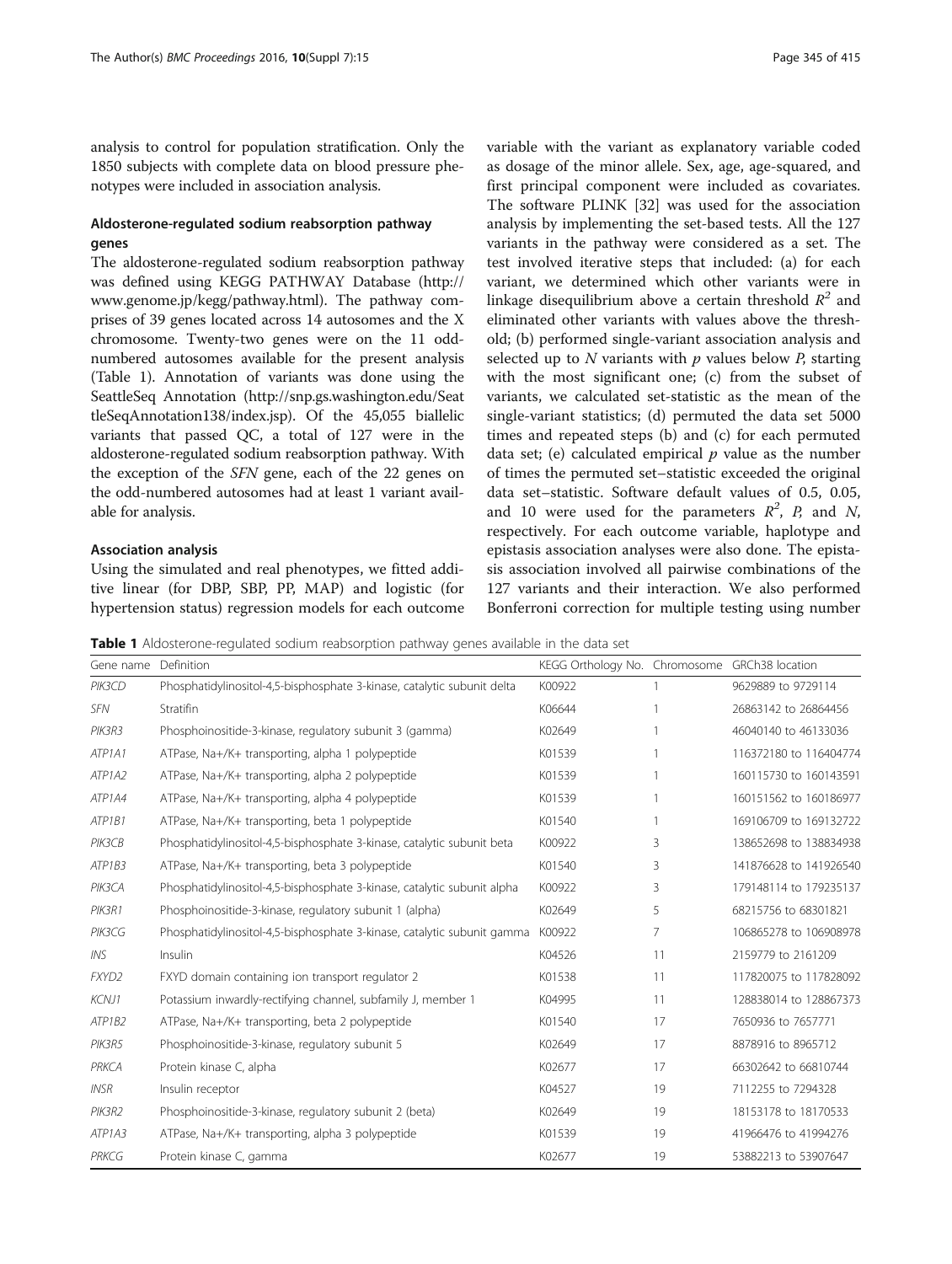of testing as equal to the number of genes in the pathway. This was based on the assumption of nonindependence of variants in the pathway genes.

### Results

Figure 1 displays the distributions of the single-variant association analysis for both real and simulated phenotypes. Table 2 shows the topmost pathway-based association signals. After Bonferroni correction for multiple testing, associations of PRKCA gene with DBP, SBP, and MAP remained significant in both real and simulated data. None of the empirical  $p$  values reached significant level. Figure [2](#page-4-0) displays the distributions of the haplotype associations. The haplotype signals are similar to those of the single variant analysis in Fig. 1. Table [3](#page-4-0) shows the results of the 2-locus epistasis analysis. The most significant interactions for real phenotypes were those between different genes, for example, INS vs. PIK3R2 for DBP, whereas for simulated phenotypes there were significant within-genes interactions such as in INSR gene for SBP, MAP, and hypertension (Table [3](#page-4-0)).

### **Discussion**

In this study, we explored pathway-based analytical approach for the discovery of functional variants influencing blood phenotypes as additional method that could lead to identification of additional variants for complex human conditions. We focussed on a known biological pathway rather than pathways constructed from none proven biological systems. Our hypothesis was that because existing effective pharmacotherapeutic agents for

Table 2 List of genes with top pathway-based signals for real and simulated phenotypes

| Phenotype            | Gene (variant)      | p Value    |                     |  |
|----------------------|---------------------|------------|---------------------|--|
|                      |                     | Unadjusted | Bonferroni adjusted |  |
| Real phenotypes      |                     |            |                     |  |
| DBP                  | PRKCA (rs1010546)   | 0.0014     | 0.0291              |  |
| <b>SBP</b>           | PRKCA (rs1010546)   | 0.0015     | 0.0316              |  |
| MAP                  | PRKCA (rs1010546    | 0.0006     | 0.0117              |  |
| РP                   | INSR (rs3815902)    | 0.0130     | 0.2730              |  |
| Hypertension         | PRKCA (rs1010546)   | 0.0029     | 0.0624              |  |
| Simulated phenotypes |                     |            |                     |  |
| DBP                  | PRKCA (rs2227857)   | 0.0025     | 0.0528              |  |
| <b>SBP</b>           | PRKCA (rs2227857)   | 0.0009     | 0.0205              |  |
| MAP                  | PRKCA (rs2227857)   | 0.0004     | 0.0080              |  |
| РP                   | INSR (rs2860177)    | 0.0359     | 0.7549              |  |
| Hypertension         | ATP1A4 (rs11265338) | 0.0045     | 0.0953              |  |

blood pressure control act by targeting specific biological pathways, appropriate analytical methods that focus on such pathways could lead to identification of additional variants linked to complex human conditions than currently discovered by GWAS and candidate gene approaches. Results from this analysis indicate that, indeed, the use of known biological pathways for genetic association analysis can be a useful approach in the presence of true association since it takes advantage of the nonindependence of variants across pathway genes

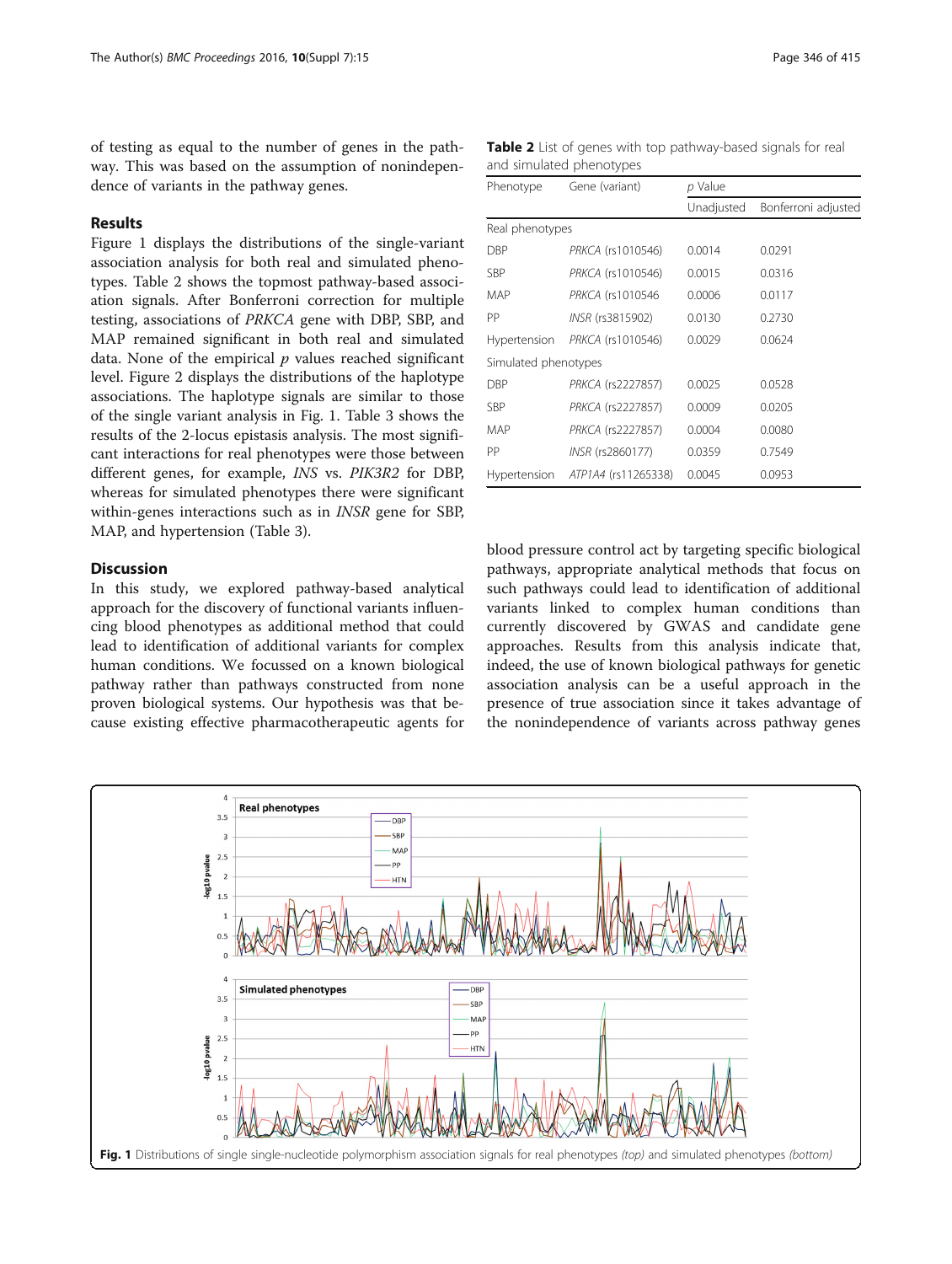<span id="page-4-0"></span>

for setting threshold for statistical significance. We do note that because our analysis included genes from only the odd-numbered autosomes provided for GAW19, these results and their interpretations cannot be taken as fully representative of the aldosterone pathway. We are of the opinion that pathway-based analysis of variants from all genes in the pathway with those from the regulatory regions would lead to identification of important associations that can be interpreted with less limitation than in the present study. The use of known biological pathways in this study represents useful extension of genetic association analysis for complex human diseases.

Table 3 List of loci with most significant epistasis signals for real and simulated phenotypes

| Phenotype            | Locus 1             | Locus <sub>2</sub>  | p Value   |  |  |  |
|----------------------|---------------------|---------------------|-----------|--|--|--|
| Real phenotypes      |                     |                     |           |  |  |  |
| <b>DBP</b>           | INS (rs5506)        | PIK3R2 (rs1011320)  | 0.0002169 |  |  |  |
| <b>SBP</b>           | INSR (rs3745548)    | PRKCG (rs3745405)   | 0.0002839 |  |  |  |
| MAP                  | INSR (rs3745548)    | PRKCG (rs3745405)   | 0.0001629 |  |  |  |
| PP                   | PIK3CD (rs28730674) | PIK3R1 (rs61749601) | 0.0000746 |  |  |  |
| Hypertension         | PIK3CD (rs11121484) | ATP1B2 (rs1642763)  | 0.0004479 |  |  |  |
| Simulated phenotypes |                     |                     |           |  |  |  |
| DBP                  | PIK3R1 (rs3730089)  | INSR (rs78312382)   | 0.0001178 |  |  |  |
| <b>SBP</b>           | INSR (rs6413502)    | INSR (rs3815902)    | 0.0000232 |  |  |  |
| MAP                  | INSR (rs6413502)    | INSR (rs3815902)    | 0.0002596 |  |  |  |
| PP                   | PIK3R3 (rs75775922) | PIK3CA (rs3729682)  | 0.0001188 |  |  |  |
| Hypertension         | INSR (rs2860177)    | INSR (rs7252268)    | 0.0004135 |  |  |  |

# Conclusions

The findings from this study show that pathway-based analytical approaches can be useful in identification of important disease-associated variants that are otherwise undetectable by GWAS because of the assumption of nonindependence of variants within and across pathway genes which leads to reduced penalty of multiple testing and thus less stringent statistical significance threshold.

#### Acknowledgements

This analysis was supported in part by grant HL53353 from the National Heart Lung and Blood Institute.

### **Declarations**

This article has been published as part of BMC Proceedings Volume 10 Supplement 7, 2016: Genetic Analysis Workshop 19: Sequence, Blood Pressure and Expression Data. Summary articles. The full contents of the supplement are available online at [http://bmcproc.biomedcentral.com/articles/supplements/](http://bmcproc.biomedcentral.com/articles/supplements/volume-10-supplement-7) [volume-10-supplement-7.](http://bmcproc.biomedcentral.com/articles/supplements/volume-10-supplement-7) Publication of the proceedings of Genetic Analysis Workshop 19 was supported by National Institutes of Health grant R01 GM031575.

#### Authors' contributions

BOT conceived of the study, performed all statistical analyses and wrote the manuscript. LT and RSC participated in the design and preparation of manuscript. All authors read and approved the final manuscript.

#### Competing interests

The authors declare that they have no competing interests.

### Published: 18 October 2016

#### References

- 1. A Catalog of Published Genome-Wide Association Studies. [http://www.genome.](http://www.genome.gov/gwastudies) [gov/gwastudies](http://www.genome.gov/gwastudies)
- 2. Manolio TA, Collins FS, Cox NJ, Goldstein DB, Hindorff LA, Hunter DJ, McCarthy MI, Ramos EM, Cardon LR, Chakravarti A, et al. Finding the missing heritability of complex diseases. Nature. 2009;461(7265):747–53.
- 3. Maher B. Personal genomes: the case of the missing heritability. Nature. 2008;456(7218):18–21.